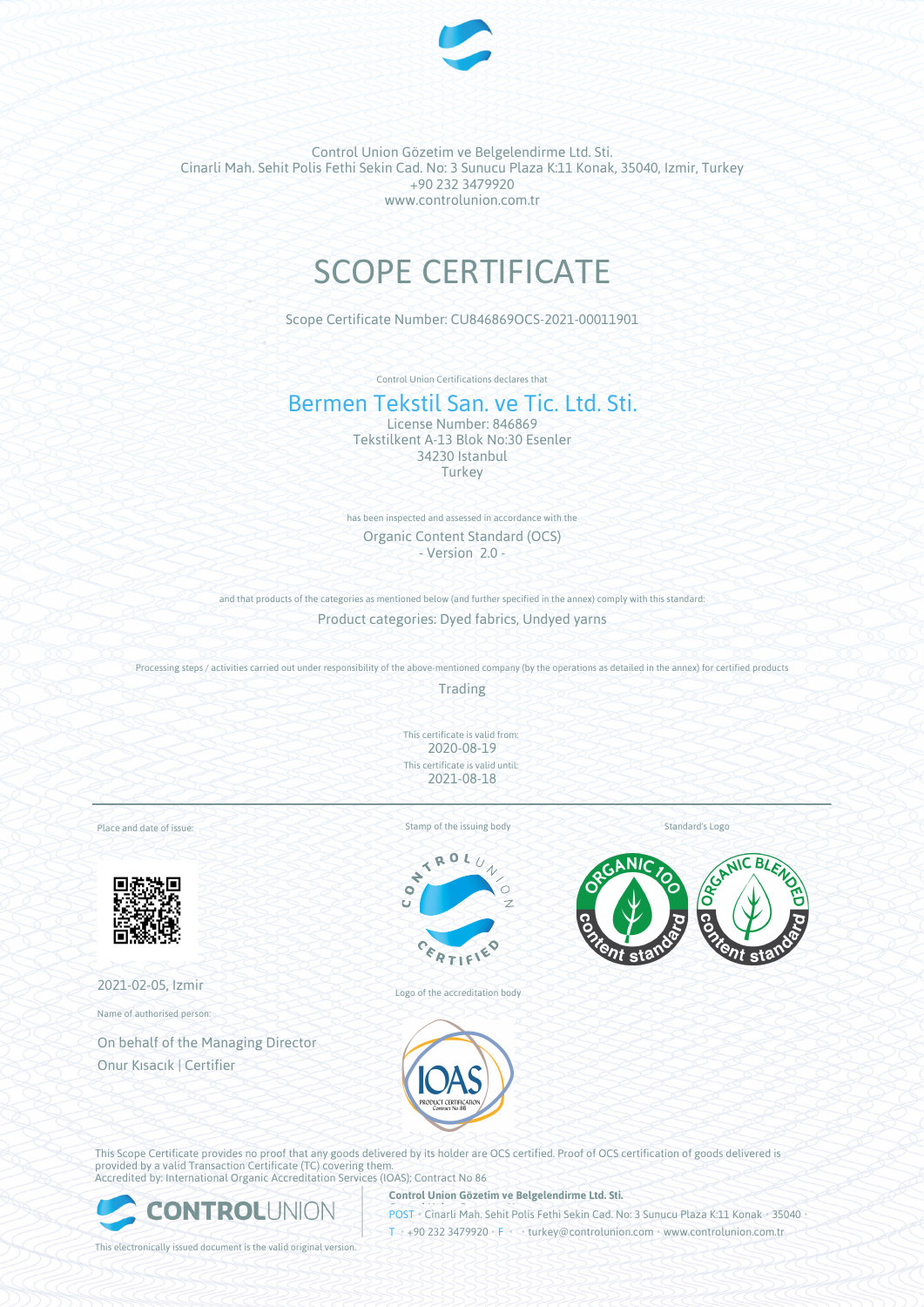

## Control Union Gözetim ve Belgelendirme Ltd. Sti. Cinarli Mah. Sehit Polis Fethi Sekin Cad. No: 3 Sunucu Plaza K:11 Konak, 35040, Izmir, Turkey +90 232 3479920 www.controlunion.com.tr

**Bermen Tekstil San. ve Tic. Ltd. Sti. Organic Content Standard (OCS)**

Products Annex to certificate no. CU846869OCS-2021-00011901 In specific the certificate covers the following products:

| <b>Product category</b> | <b>Material composition</b><br><b>Product details</b> |                                                                               | <b>Label grade</b> |  |
|-------------------------|-------------------------------------------------------|-------------------------------------------------------------------------------|--------------------|--|
| Dyed fabrics            | Knitted fabrics                                       | 50.0% Organic Cotton<br>50.0% Conventional Cotton                             | <b>OCS Blended</b> |  |
| Dyed fabrics            | Woven fabrics                                         | 100.0% Organic Cotton                                                         | <b>OCS 100</b>     |  |
| Undyed yarns            | Carded yarns                                          | 100.0% Organic Cotton                                                         | <b>OCS 100</b>     |  |
| Undyed yarns            | Carded yarns                                          | 50.0% Conventional Cotton<br>50.0% Organic Cotton                             | <b>OCS Blended</b> |  |
| Undyed yarns            | Carded yarns                                          | <b>OCS Blended</b><br>50.0% Conventional Flax (Linen)<br>50.0% Organic Cotton |                    |  |
| Undyed yarns            | Carded yarns                                          | <b>OCS Blended</b><br>70.0% Organic Cotton<br>30.0% Conventional Polyester    |                    |  |
| Undyed yarns            | Combed yarns                                          | <b>OCS 100</b><br>100.0% Organic Cotton                                       |                    |  |
| Undyed yarns            | Combed yarns                                          | <b>OCS Blended</b><br>70.0% Organic Cotton<br>30.0% Conventional Polyester    |                    |  |

Products made with Recycled fibers are also certified to the Global Recycled Standard or Recycled Claim Standard.

Place and date of issue:



2021-02-05, Izmir Name of authorised person:

On behalf of the Managing Director Onur Kısacık | Certifier

Stamp of the issuing body



Logo of the accreditation body



Standard's logo